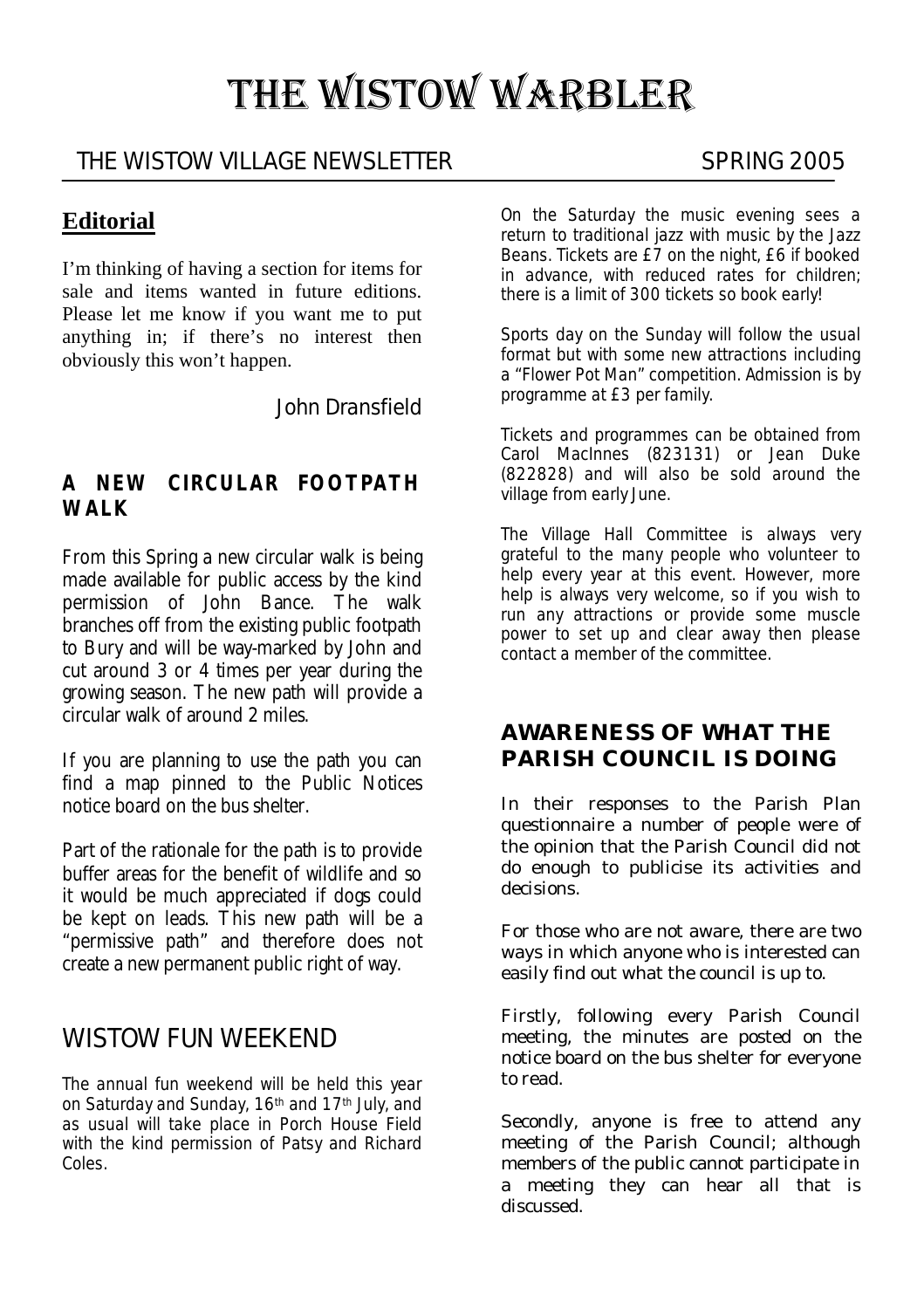While we are on the subject of the Parish Council, it is often a cause of frustration that places are hardly ever contested in a ballot. It would considerably enhance democracy in the village if more people were prepared to put themselves forward as candidates and were properly elected in a contest; the parish councillors would then genuinely be "yours".

So come on and put your names forward (give Dave Titmarsh a call) and let's have some real elections in the future.

# **CANCER RESEARCH's "BIG BREAKFAST"**

Cancer Research held a "Big Breakfast" event in the village hall on Friday March 4<sup>th</sup> and, despite the blizzard conditions on the day, was "standing room only". The event raised an impressive £300 to contribute towards the £11,500 raised by the local committee so far this year.

And don't forget to go along to the village hall on May 14th for the "Second Gear Sale" to get all your nearly new clothing bargains.

# **NEW LANDLORDS AT THE THREE HORSESHOES**

As you will all know, David and Catherine have sold the Three Horseshoes. In their 18 months here they have developed the pub into a popular and thriving business and I am sure you will join me in wishing them all the best for the future. They will be a hard act to follow.

Their only regret, apart from having to leave, is that there are many people in the village who still don't use the pub; so come on, support your own local! For those who didn't make it, their final going away party at the pub on Saturday  $9<sup>th</sup>$  April went with a bang and not a little emotion.

The new owners, since April  $13<sup>th</sup>$ , are Gerry and Julia Berry and we wish them a long, happy and successful stay in our village. They come from North London and, like David and Catherine, are making their first venture into the licensed trade. Gerry previously worked on the London Underground as a station manager, while Julia is a nurse.

They are keen to become an integral part of our community, and will shortly be sending round a questionnaire to help them better understand the types of activities and events that people in the village would like to see being offered by the pub.

# **REMINDER ABOUT UPWOOD YOUTH CLUB**

Last year we gave some information about Upwood Youth Club, which is open to all youngsters in school years 7 to 11 who attended Upwood Primary School.

The club is flourishing having grown to around 100 members and meets every Friday evening, usually in Upwood village hall.

Many youngsters in Wistow are eligible to join so, if you haven't yet been along, why not give it a try. To find out more you could visit the new website **www.youthclub.upwood.org** or alternatively contact Kate or Bob on 815475, e-mail **youthclub@upwood.org**

#### **WISTOW PARISH PLAN UPDATE**

Following on from the analysis of the responses to the questionnaire, the next step in this process will be an Open Day to be held in the village hall on Saturday 11<sup>th</sup> June between 10.00 am and 4.00 pm. Everyone from the village is urged to go along.